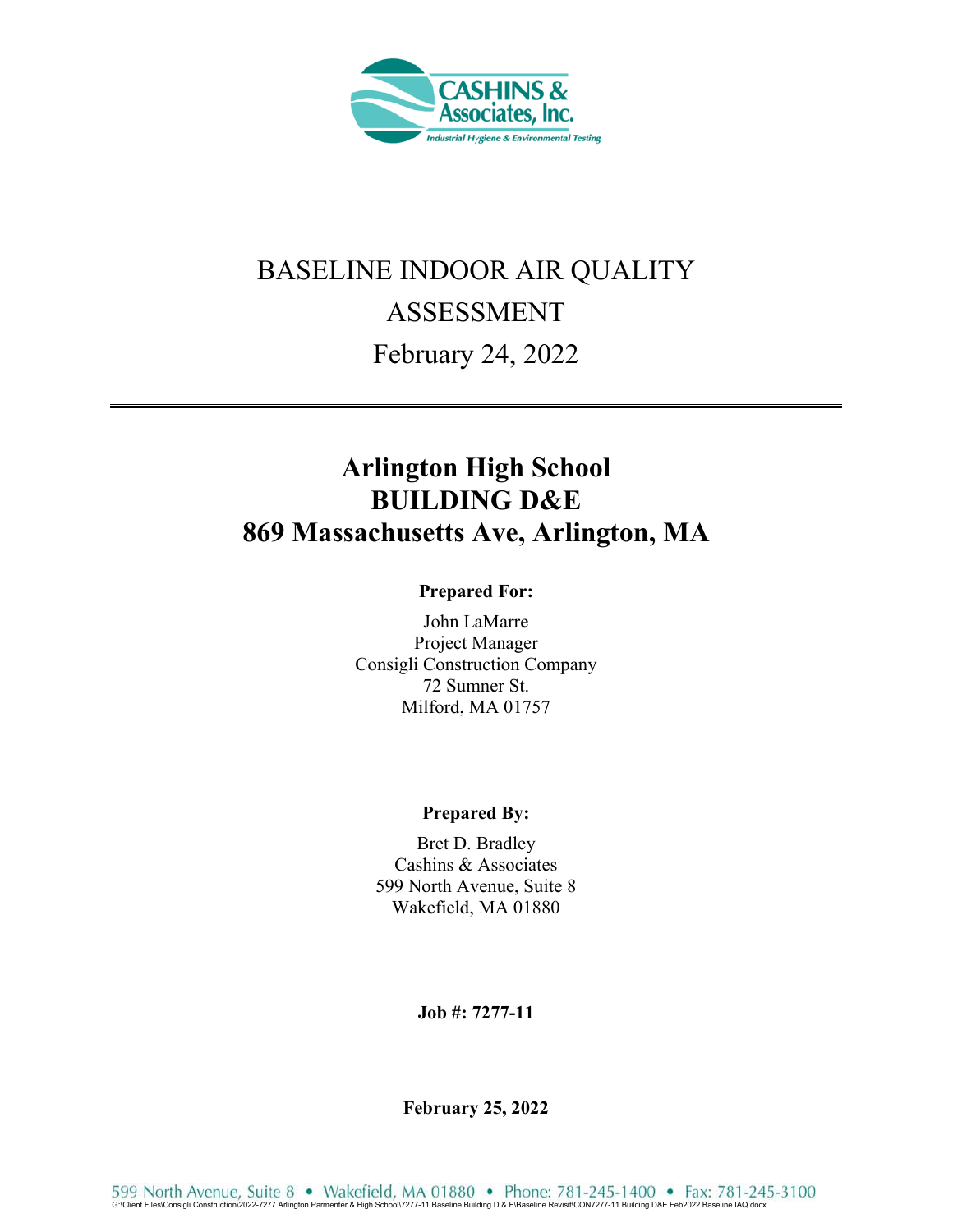## **Contents**

| 1. INTRODUCTION $\ldots$ 3 |  |
|----------------------------|--|

#### APPENDIX A: RESULTS OF REAL-TIME AIR MONITORING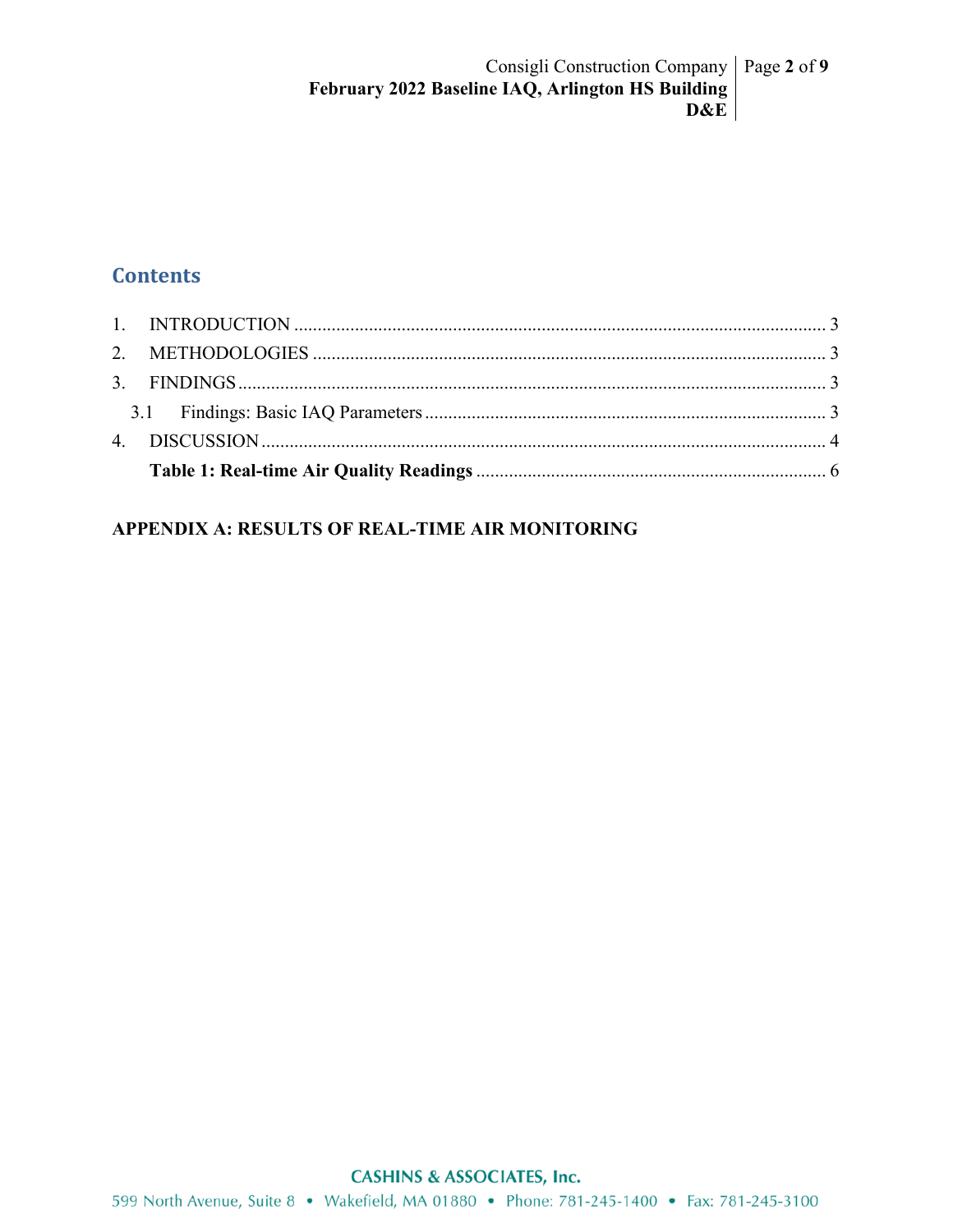## **1. INTRODUCTION**

Cashins & Associates, Inc. was retained by Consigli Construction to provide professional industrial hygiene consulting services. Our scope of work consisted of measuring various basic indoor air quality parameters after construction activities had been completed throughout Buildings D and E of the Arlington High School located at 869 Massachusetts Ave. in Arlington, Massachusetts. Baseline readings of the finished high school buildings were requested before students and staff officially occupy them on Monday, February 28<sup>th</sup>, 2022.

The air sampling was performed on Thursday, February 24<sup>th</sup>, 2022. At the time of the sampling, there were active construction activities occurring in the stage and auditorium section of Building E of the school. Air readings were collected from all areas surrounding the sectioned off stage and auditorium areas.

Sampling was conducted throughout four floors over a period of three hours to accurately capture dust, VOC, and CO concentrations.

## **2. METHODOLOGIES**

A Particles Plus™ part per billion photoionization detector (PID) was utilized to screen for the presence of total volatile organic compounds (TVOCs). The PID is a screening tool that provides information as to TVOC loading in the space. The instrument does not provide information pertaining to which specific compounds are present in the air.

Dust concentrations were also measured using the Particles Plus meter. This real-time aerosol monitor measures dust between 0.3 microns and 10 microns.

Carbon monoxide was measured using a BW Gas Alert Max XTII four gas meter.

### **3. FINDINGS**

#### **3.1 Findings: Basic IAQ Parameters**

We have listed in Tables 1 and 2 the results of the real-time air sampling. These tables can be found in Appendix A to this report.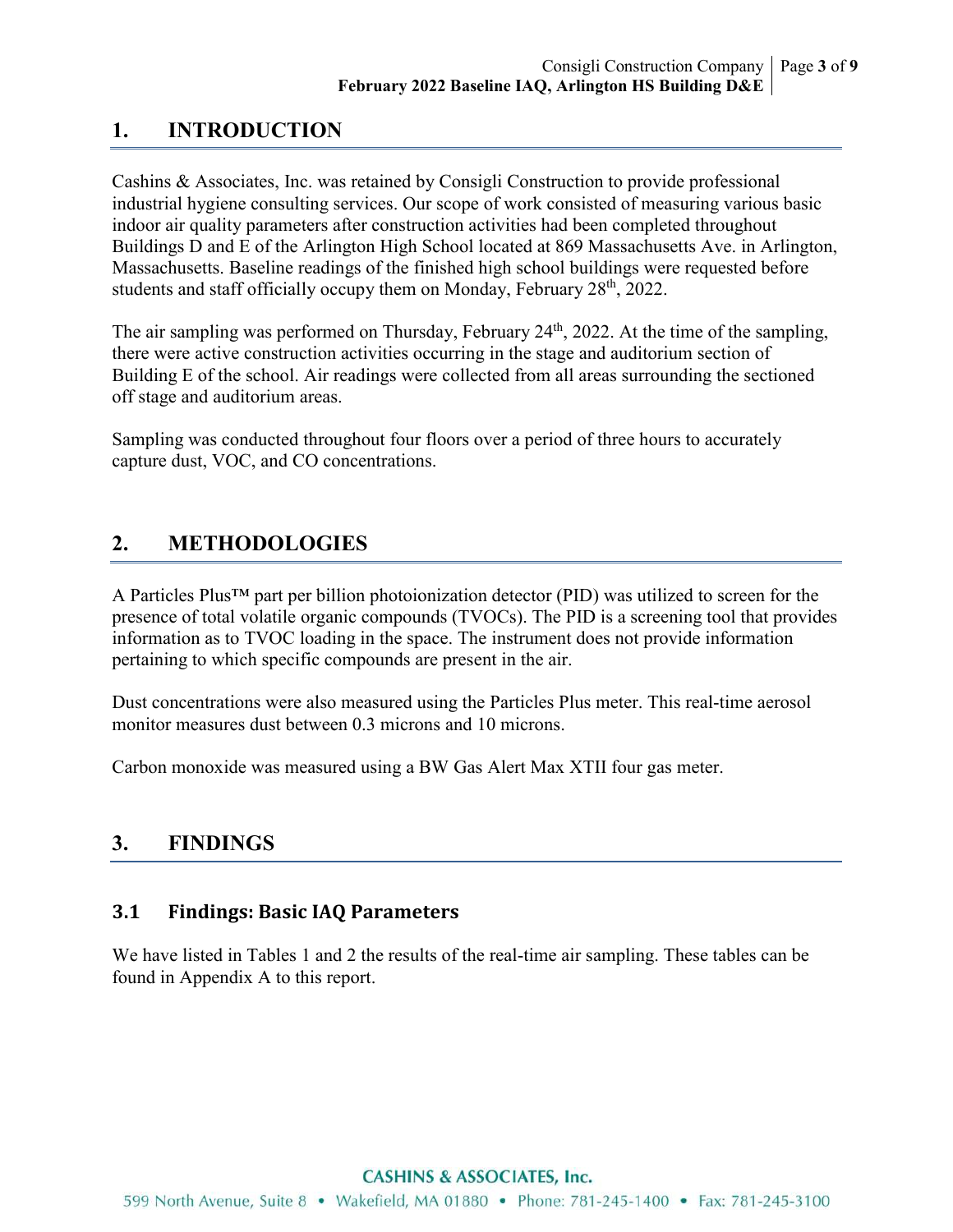#### **4. DISCUSSION**

The readings presented in this report can be used as a baseline when additional testing is performed during the construction process.

It must be noted, there was construction work being performed inside the Building E auditorium and stage area. These areas were blocked off from surrounding areas and barrier doors were marked with construction warnings. It was stated that active construction inside these areas will reportedly continue for several months. Indoor air quality readings were collected from outside these barriers and throughout all surrounding parts of Building  $D \& E$ .

Indoor air quality should be monitored on a regular basis throughout this project in order to ensure that concentrations of various airborne contaminants remain at acceptable levels.

Please call if you have any questions or if we can be of further assistance.

Sincerely. Cashins & Associates, Inc.

Bret D. Bradley IH & Building Sciences Consultant

Reviewed by:

Michael R. Cashins, CIH Director of Consulting Services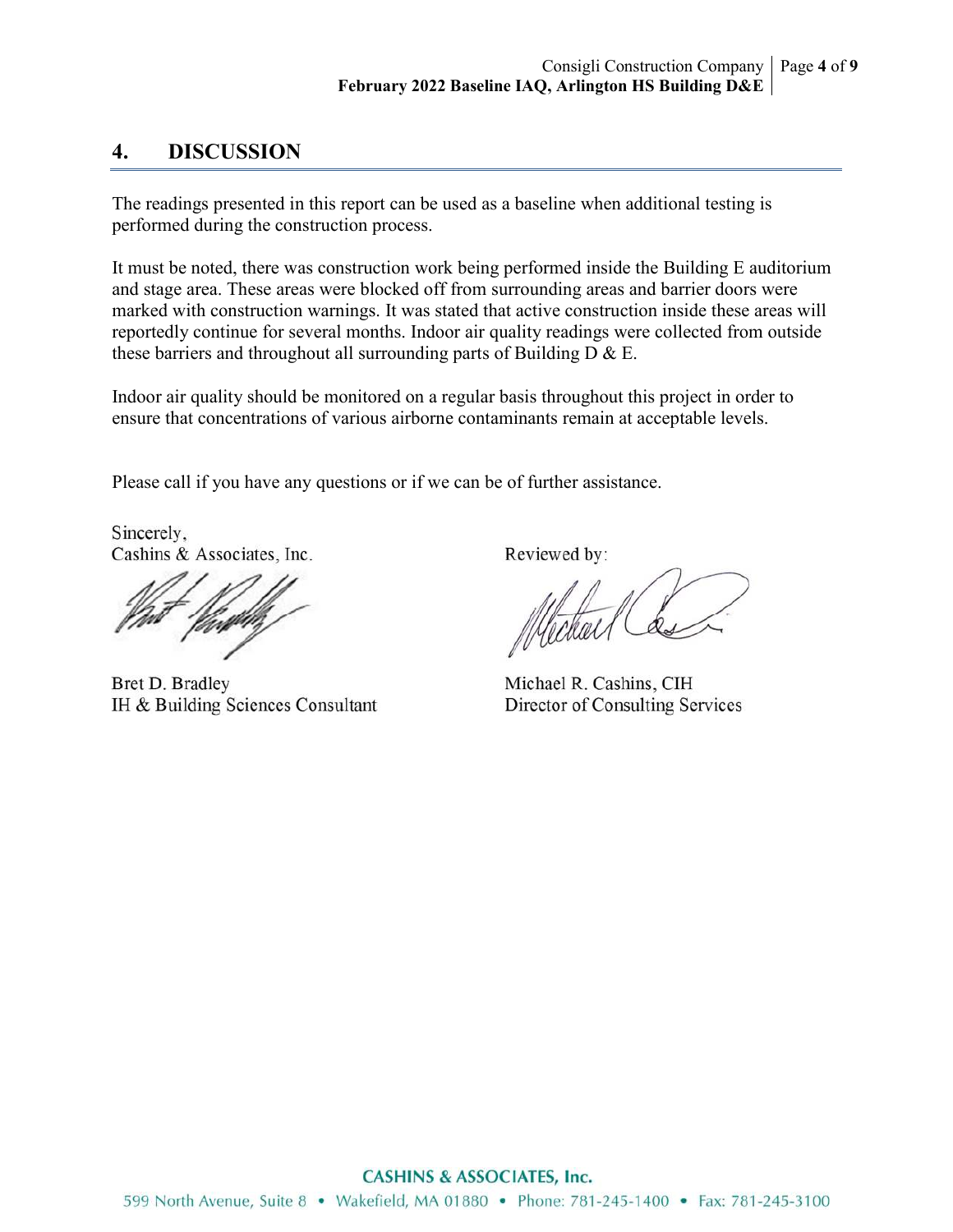## **APPENDIX A**

#### **RESULTS OF REAL-TIME AIR SAMPLING**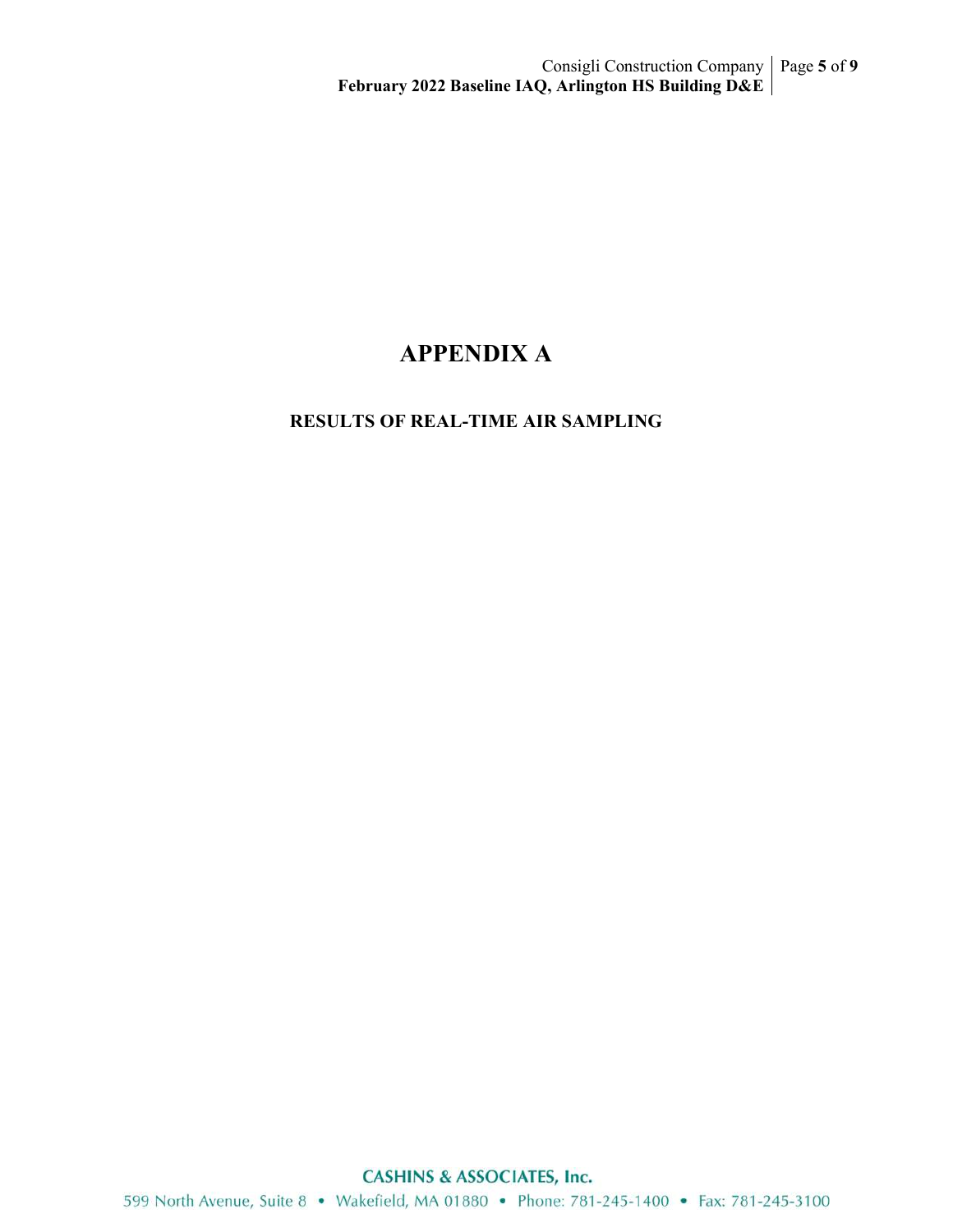| Table 1: Real-time Air Quality Readings, Round 1 |                                |             |               |
|--------------------------------------------------|--------------------------------|-------------|---------------|
| <b>Location</b>                                  | $\boldsymbol{C}\boldsymbol{O}$ | <b>TVOC</b> | <b>Dust</b>   |
|                                                  | (ppm)                          | (ppb)       | $(\mu g/m^3)$ |
| <b>Building D Floor 5</b>                        |                                |             |               |
| Locker well outside Stair 2                      | $\leq$ 1                       | 476         | 39.7          |
| Classroom 519                                    | $\leq$ 1                       | 555         | 12.2          |
| Classroom 520                                    | $\leq$ 1                       | 427         | 5.3           |
| Classroom 522                                    | $\leq$ 1                       | 438         | 16.8          |
| Office 524                                       | $\leq$ 1                       | 400         | 22.4          |
| Classroom 525                                    | $\leq$ 1                       | 385         | 4.5           |
| Classroom 526                                    | $\leq$ 1                       | 375         | 5.6           |
| Prep Room 527A                                   | $\leq$ 1                       | 365         | 8.2           |
| Classroom 528                                    | $\leq$ 1                       | 348         | 1.8           |
| House Dean Office 532                            | $\leq$ 1                       | 367         | 17.7          |
| Classroom 531                                    | $\leq$ 1                       | 348         | 10.6          |
| <b>Building D Floor 4</b>                        |                                |             |               |
| Locker well outside Stair 2                      | $\leq$ 1                       | 370         | 3.8           |
| Debate room 434                                  | $\leq$ 1                       | 276         | 62.2          |
| Classroom 435                                    | $\leq$ 1                       | 320         | 26.5          |
| Classroom 419                                    | $\leq$ 1                       | 254         | 3.9           |
| Classroom 420                                    | $\leq$ 1                       | 298         | 2.5           |
| Teacher room 422                                 | $\leq$ 1                       | 237         | 2.6           |
| Classroom 423                                    | $\leq$ 1                       | 233         | 2.2           |
| Classroom 425                                    | $\leq$ 1                       | 278         | 1.6           |
| Classroom 426                                    | $\leq$ 1                       | 270         | 2.4           |
| Prep room 427A                                   | $\leq$ 1                       | 268         | 3.1           |
| Classroom 428                                    | $\leq$ 1                       | 283         | 1.2           |
| Classroom 430                                    | $\leq$ 1                       | 253         | 1.2           |
| Classroom 433                                    | $\leq$ 1                       | 252         | 1.7           |
| <b>Building D Floor 3</b>                        |                                |             |               |
| Locker well outside Stair 2                      | $\leq$ 1                       | 323         | 52.4          |
| Classroom 319                                    | $\leq$ 1                       | 239         | 1.9           |
| Classroom 320                                    | $\leq$ 1                       | 230         | 5.6           |
| Teacher room 322                                 | $\leq$ 1                       | 228         | 15.3          |
| Teacher room 324                                 | $\leq$ 1                       | 215         | 14.6          |
| Classroom 325                                    | $\leq$ 1                       | 210         | 6.8           |
| Classroom 326                                    | $\leq$ 1                       | 211         | 2.6           |
| Prep room 327A                                   | <1                             | 209         | 5.3           |

#### **CASHINS & ASSOCIATES, Inc.**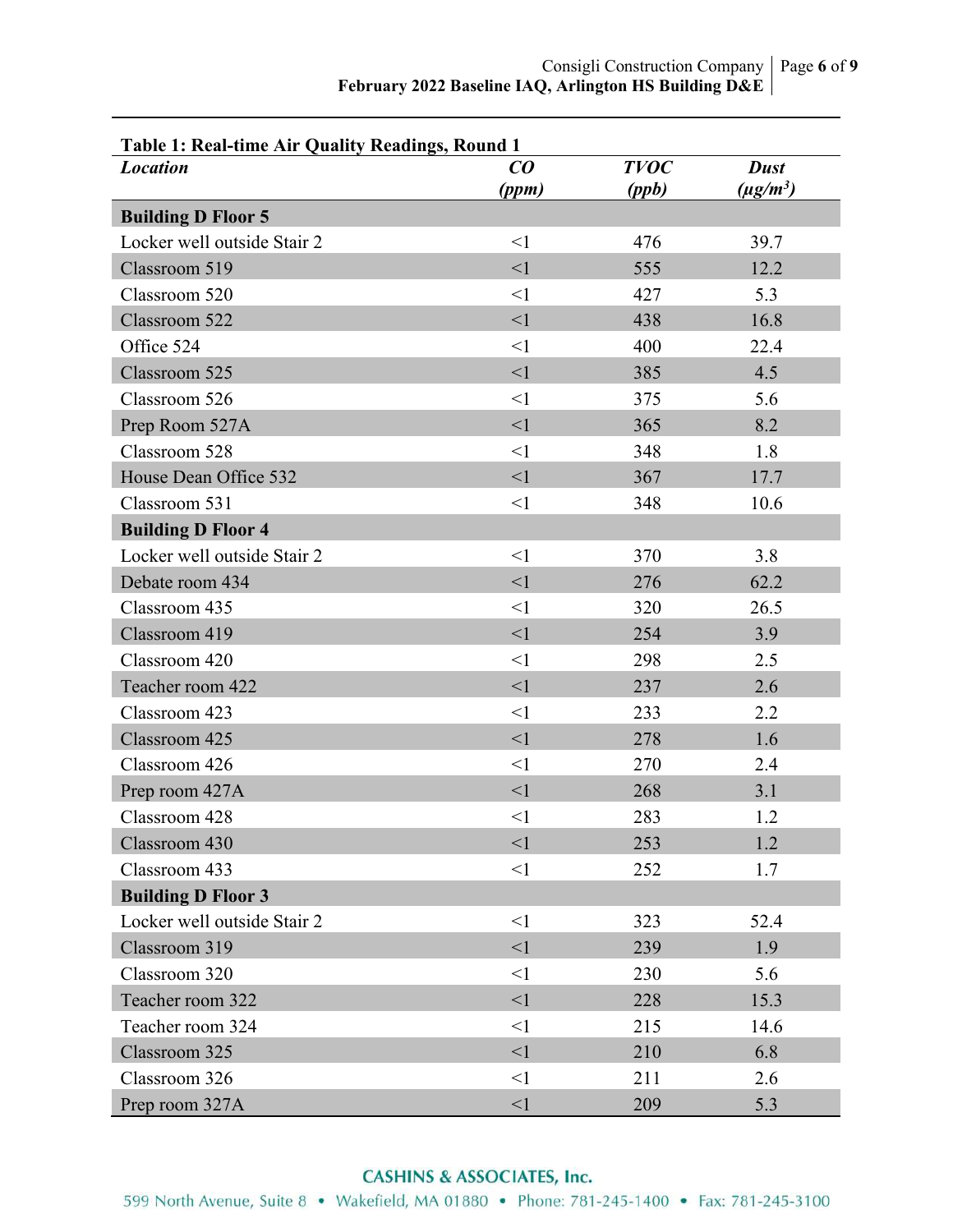| Table 1: Real-time Air Quality Readings, Round 1 |          |             |               |  |
|--------------------------------------------------|----------|-------------|---------------|--|
| <b>Location</b>                                  | CO       | <b>TVOC</b> | <b>Dust</b>   |  |
|                                                  | (ppm)    | (ppb)       | $(\mu g/m^3)$ |  |
| Classroom 328                                    | $\leq$ 1 | 203         | 13.2          |  |
| Classroom 330                                    | $\leq$ 1 | 200         | 2.5           |  |
| House Dean Office 333                            | $\leq$ 1 | 257         | 12.3          |  |
| Classroom 332                                    | $\leq$ 1 | 202         | 1.3           |  |
| <b>Building E Floor 3</b>                        |          |             |               |  |
| Corridor between Building D & E                  | $\leq$ 1 | 215         | 235           |  |
| Practice room 338                                | <1       | 223         | 126           |  |
| Office 342                                       | $\leq$ 1 | 217         | 56.8          |  |
| Production studio 345A                           | $\leq$ 1 | 218         | 115           |  |
| Chorus room 344                                  | $\leq$ 1 | 244         | 20.6          |  |
| <b>Building E Floor 2</b>                        |          |             |               |  |
| <b>Band Hallway Outside Stage</b>                | $\leq$ 1 | 256         | 126           |  |
| Classroom 239                                    | $\leq$ 1 | 203         | 39.5          |  |
| <b>Temporary Connector Passage</b>               | $\leq$ 1 | 172         | 101           |  |
| <b>Building D Floor 2</b>                        |          |             |               |  |
| Main entrance lobby by temp wall                 | $\leq$ 1 | 173         | 56.7          |  |
| Classroom 219                                    | $\leq$ 1 | 204         | 20.2          |  |
| Light well outside room 220                      | $\leq$ 1 | 265         | 38.4          |  |
| Classroom 223                                    | $\leq$ 1 | 195         | 27.4          |  |
| Classroom 226                                    | $\leq$ 1 | 152         | 32.5          |  |
| Classroom 227                                    | $\leq$ 1 | 147         | 45.6          |  |
| Office 229                                       | $\leq$ 1 | 310         | 29.2          |  |
| Corridor outside Admin offices                   | $\leq$ 1 | 277         | 39.3          |  |
| Main office reception                            | $\leq$ 1 | 245         | 25.6          |  |
| Conference room 232B                             | $\leq$ 1 | 264         | 26.8          |  |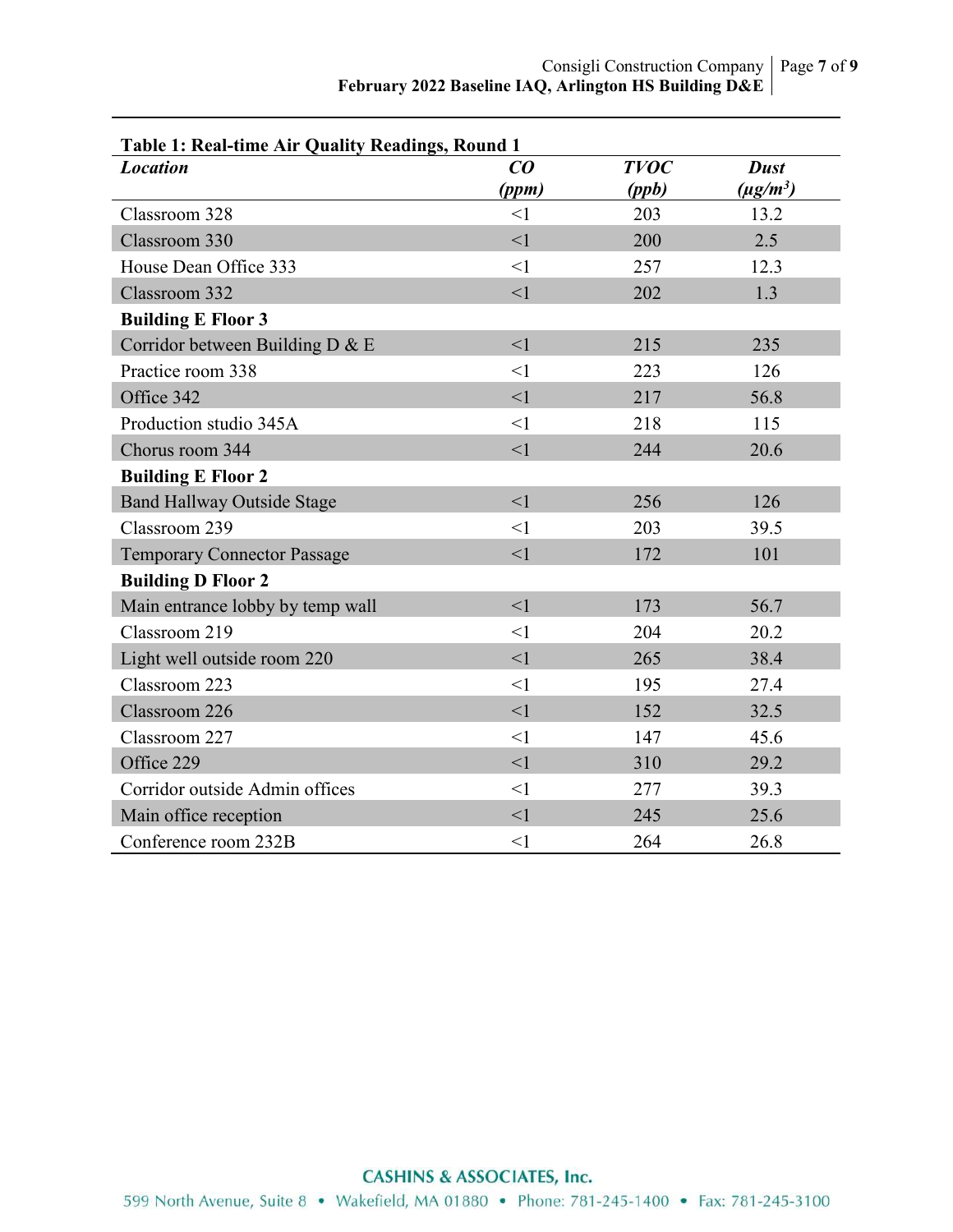| Table 2: Real-time Air Quality Readings, Round 2 |                 |             |               |
|--------------------------------------------------|-----------------|-------------|---------------|
| <b>Location</b>                                  | $\overline{co}$ | <b>TVOC</b> | <b>Dust</b>   |
|                                                  | (ppm)           | (ppb)       | $(\mu g/m^3)$ |
| <b>Building D Floor 5</b>                        |                 |             |               |
| Locker well outside Stair 2                      | $\leq$ 1        | 280         | 22.2          |
| Classroom 519                                    | $\leq$ 1        | 205         | 12.8          |
| Classroom 520                                    | $\leq$ 1        | 159         | 1.9           |
| Classroom 522                                    | $\leq$ 1        | 162         | 18.1          |
| Office 524                                       | $\leq$ 1        | 140         | 20.8          |
| Classroom 525                                    | $\leq$ 1        | 124         | 3.2           |
| Classroom 526                                    | $\leq$ 1        | 112         | 6.4           |
| Prep Room 527A                                   | $\leq$ 1        | 109         | 17.8          |
| Classroom 528                                    | $\leq$ 1        | 110         | 1.9           |
| House Dean Office 532                            | $\leq$ 1        | 122         | 21.6          |
| Classroom 531                                    | $\leq$ 1        | 116         | 10.3          |
| <b>Building D Floor 4</b>                        |                 |             |               |
| Locker well outside Stair 2                      | $\leq$ 1        | 213         | 25.9          |
| Debate room 434                                  | $\leq$ 1        | 164         | 10.8          |
| Classroom 435                                    | $\leq$ 1        | 132         | 27.7          |
| Classroom 419                                    | <1              | 119         | 5.8           |
| Classroom 420                                    | $\leq$ 1        | 100         | 2.1           |
| Teacher room 422                                 | $\leq$ 1        | 104         | 1.8           |
| Classroom 423                                    | $\leq$ 1        | 98          | 3.1           |
| Classroom 425                                    | $\leq$ 1        | 94          | 1.5           |
| Classroom 426                                    | $\leq$ 1        | 92          | 2.3           |
| Prep room 427A                                   | $\leq$ 1        | 98          | 10.3          |
| Classroom 428                                    | $\leq$ 1        | 83          | 2.3           |
| Classroom 430                                    | $\leq$ 1        | 82          | 1.9           |
| Classroom 433                                    | $\leq$ 1        | 90          | 1.5           |
| <b>Building D Floor 3</b>                        |                 |             |               |
| Locker well outside Stair 2                      | $\leq$ 1        | 170         | 69.4          |
| Classroom 319                                    | $\leq$ 1        | 107         | 3.5           |
| Classroom 320                                    | $\leq$ 1        | 96          | 1.3           |
| Teacher room 322                                 | <1              | 85          | 16.7          |
| Teacher room 324                                 | $\leq$ 1        | 89          | 8.9           |
| Classroom 325                                    | $\leq$ 1        | 80          | 1.9           |
| Classroom 326                                    | $\leq$ 1        | 80          | 2.1           |
| Prep room 327A                                   | <1              | 79          | 1.6           |

#### **CASHINS & ASSOCIATES, Inc.**